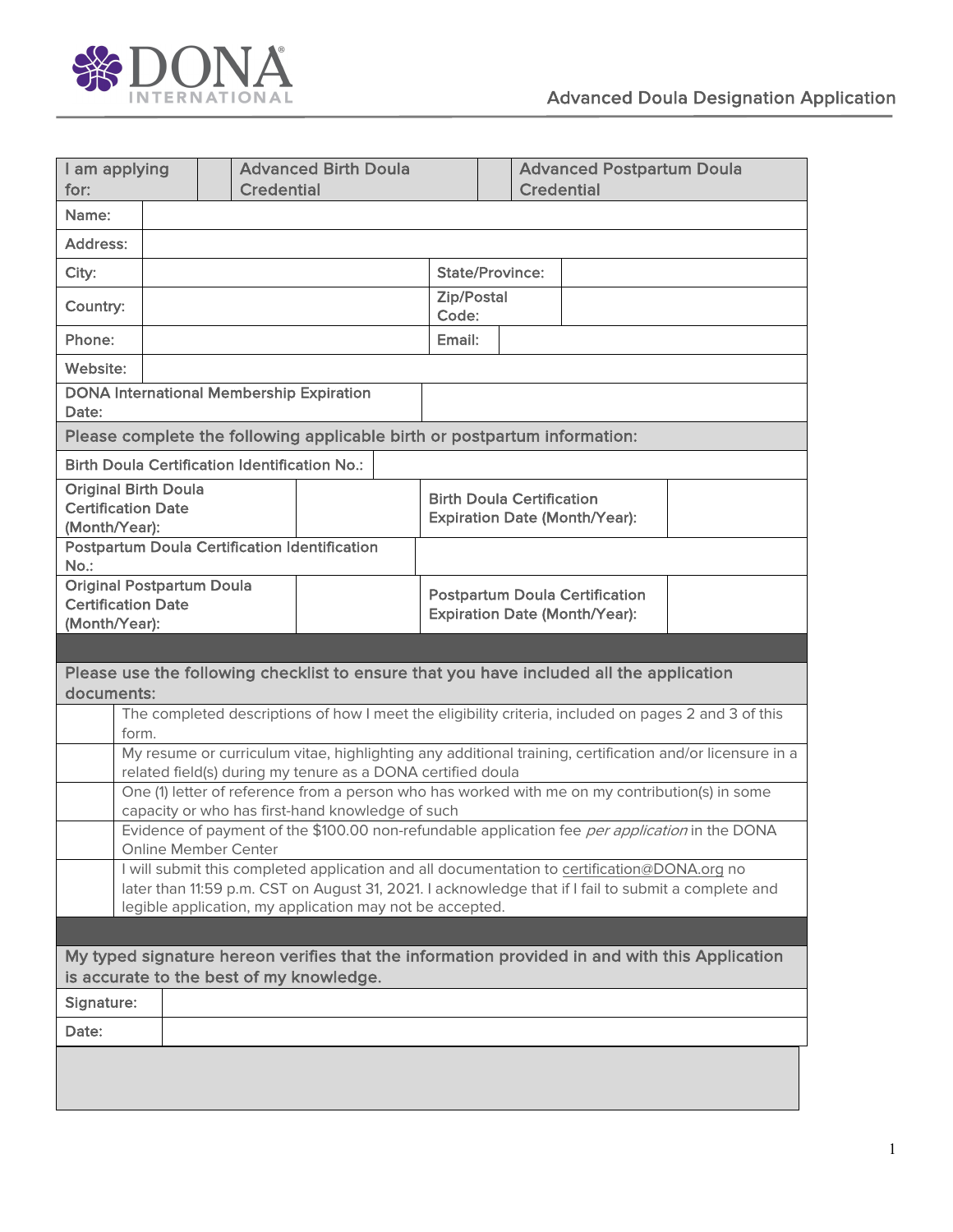

Please use the following format to describe how you meet the eligibility criteria. Use additional paper, if necessary, but please keep your answers brief (i.e., bullet points, lists, succinct statements, etc.).

List any book(s), journal articles, or industry magazine article(s) online or print (blog posts from your own personal or business website or the personal or business blog of a colleague do not meet this criteria) on the topic of doulas, birth, lactation, parenting or postpartum issues that you authored during your tenure as a DONA certified doula. Include the title, name of the publication, publisher (if any) and date of publication. Include a web address of available.

List any presentation(s) of an educational session(s) on the topic of doulas, birth, lactation, parenting or postpartum issues at a national or international conference(s) (not a local event) during your tenure as a DONA certified doula. Include the title and objectives of the session, the name(s) of any co-presenter(s), and the name of the organization, title of the conference, conference date(s) and conference location.